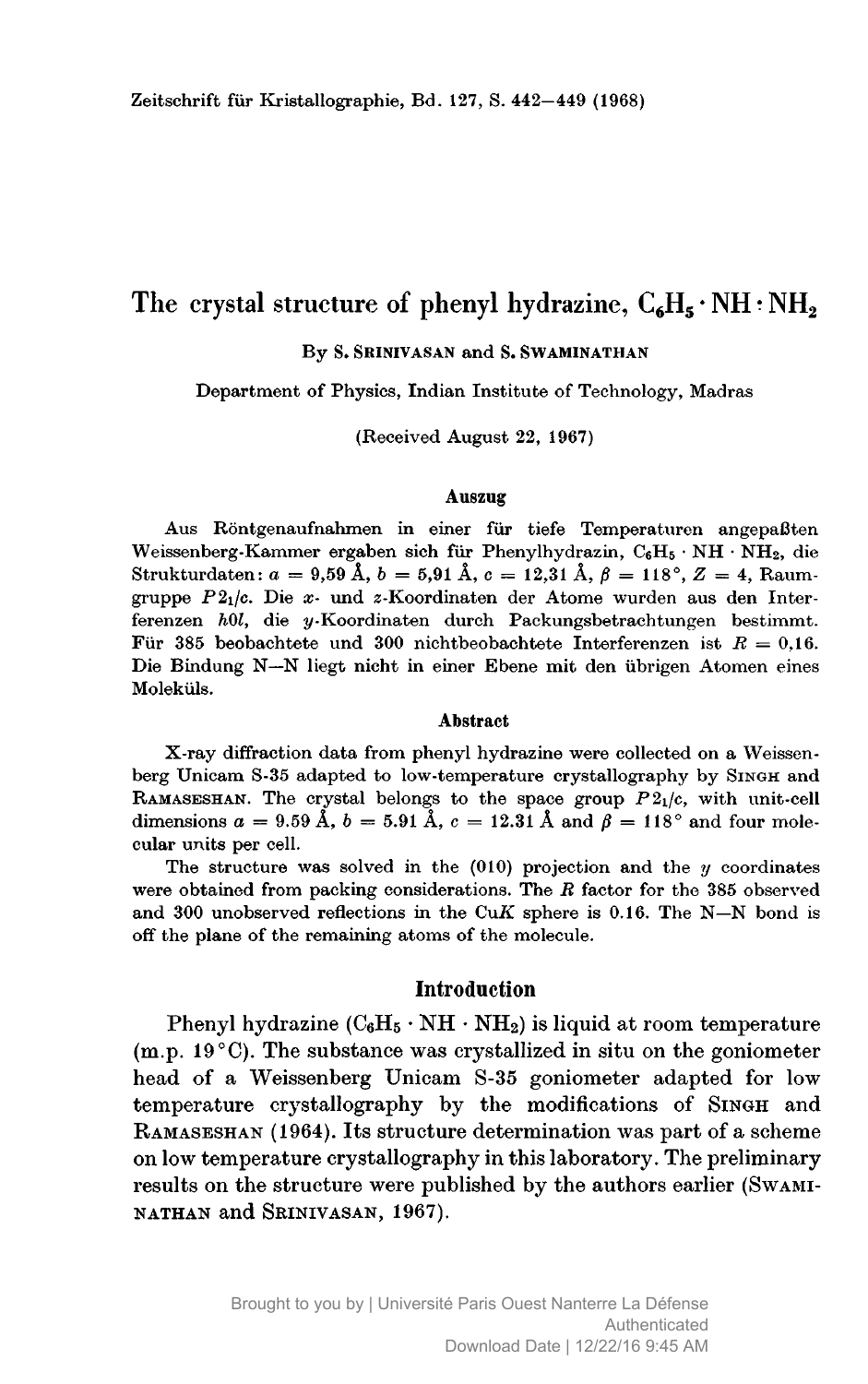## Crystal data and space group

A needle shaped, pale yellow, transparent single crystal suitable for x-ray study was obtained by the method of Singh and RAMASESHAN (1964). This was verified by viewing the crystal through crossed polaroids. The crystal grew only along the twofold axis.

The unit-cell dimensions obtained from the x-ray photographs taken down the twofold axis are:

$$
a = 9.59 \pm 0.01
$$
 Å,  $b = 5.91 \pm 0.02$  Å,  
 $c = 12.31 \pm 0.01$  Å and  $\beta = 118^{\circ} \pm 1^{\circ}$ .

The hOl reflections wits <sup>I</sup> odd were systematically absent; this is valid for the space groups  $Pc$ ,  $P2/c$  and  $P2<sub>1</sub>/c$ . The non-centrosymmetric space group Pc was rejected by the  $N(z)$  vs. z graph. RAMaseshan (unpublished) had also established from precession and Weissenberg pictures that the space group was the centrosymmetric  $P2_1/c$ .

It was not possible to measure the density of the crystal. The density of the liquid is  $1.0978 \text{ g. cm}^{-3}$ . Assuming that the crystal density and the density of the liquid are nearly equal, the number of molecules per unit cell is four. The calculated density of the crystal is  $1.170 g$ . cm<sup>-3</sup>.

Intensity data for hkl reflections ( $k = 0, 1, 2$  and 3) were collected by the multiple-film technique and were measured visually by means of calibrated intensity strips. The Lorentz and polarization corrections were applied and the intensities were put on an absolute scale by Wilson's method. Absorption correction was neglected.

# Structure analysis

# 1. (010) projection

Out of about 100 possible  $h0l$  reflections within the sphere of  $CuK$ radiation, only about <sup>60</sup> could be recorded. The unitary structure amplitudes of all of them were so low that direct sign determination seemed impossible. A (010) Patterson was made (Fig. 1). The map showed apart from the peak at the origin, a heavy peak at  $P(u=0.44,$  $w = 0.26$ ). This was taken to be due to the intermolecular ring-toring interaction. The Patterson map near the origin was too diffuse to be of any use in finding the orientation of the molecule, for the intramolecular interaction peaks could not be located.

An origin-removed and  $\hat{f}$  sharpened (010) Patterson map showed better details near the origin. Around the ring-to-ring peak is to be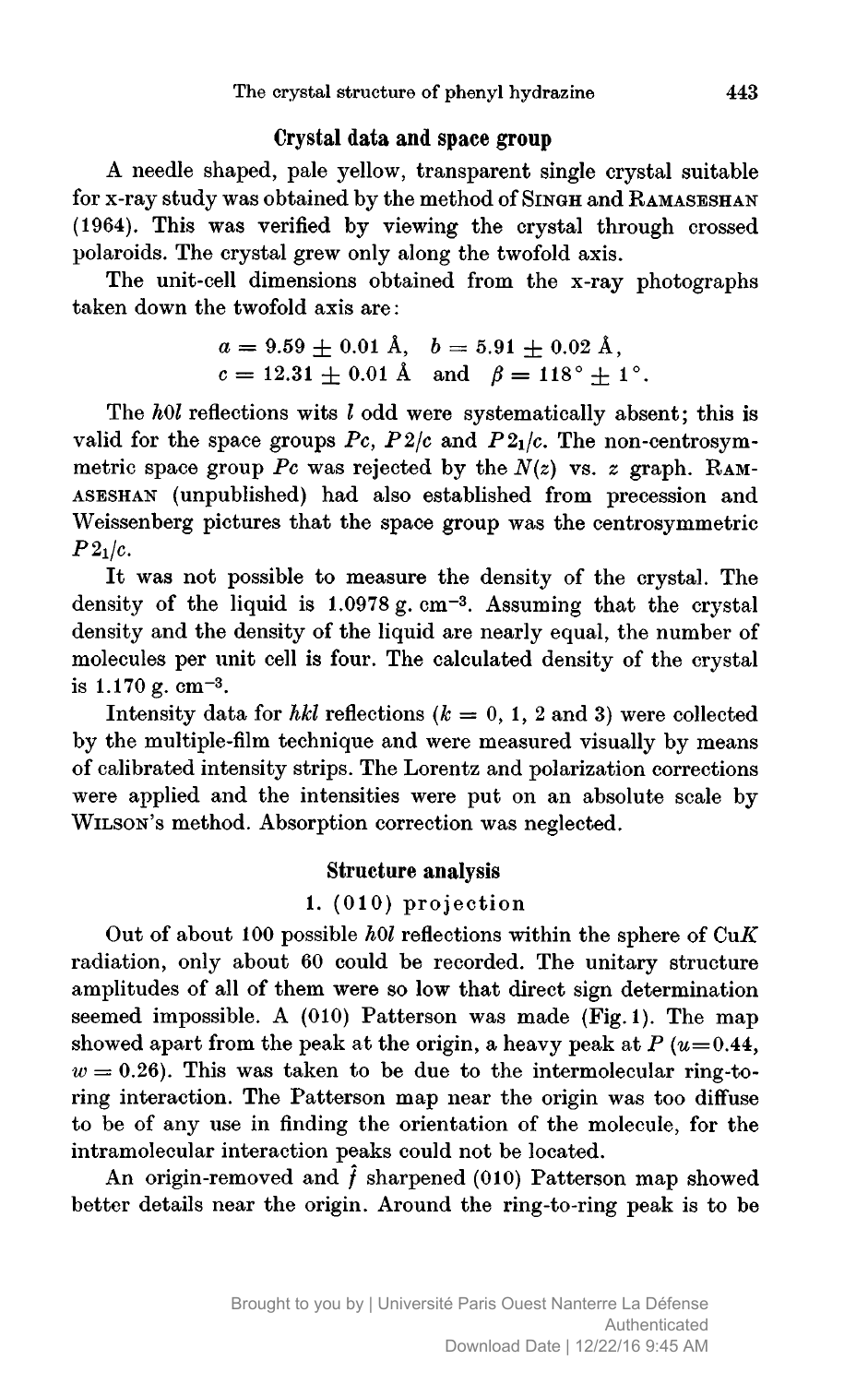expected <sup>a</sup> hexagon of peaks corresponding to the phenyl ring in projection. This, however, did not show up.

Assuming that the peak at  $P$  consisted of only six overlapping carbon-to-carbon interactions, this peak was also removed. The Patterson synthesis was made with the coefficients

$$
|F|^2 = \frac{|F_0|^2 - (6 f_0^2 + 2 f_{\mathcal{N}}^2) - 6 f_0^2 \cos 2\pi (h u + l w)}{f}
$$

where  $|F_0|^2$  is the temperature-corrected observed intensity placed on absolute scale and  $f_{\rm C}/f_{\rm N}$  are the atomic scattering factors of the



Fig. 1. Patterson projection down the b axis



Fig. 2. Patterson projection down the <sup>6</sup> axis with the peak at the origin and the ring-ring vector peak removed and  $\hat{f}$  sharpened. The molecule around the point  $P$  is represented by full lines and its inversion due to the centre of symmetry in projection at the point  $I(\frac{1}{2}, \frac{1}{4})$  by dotted lines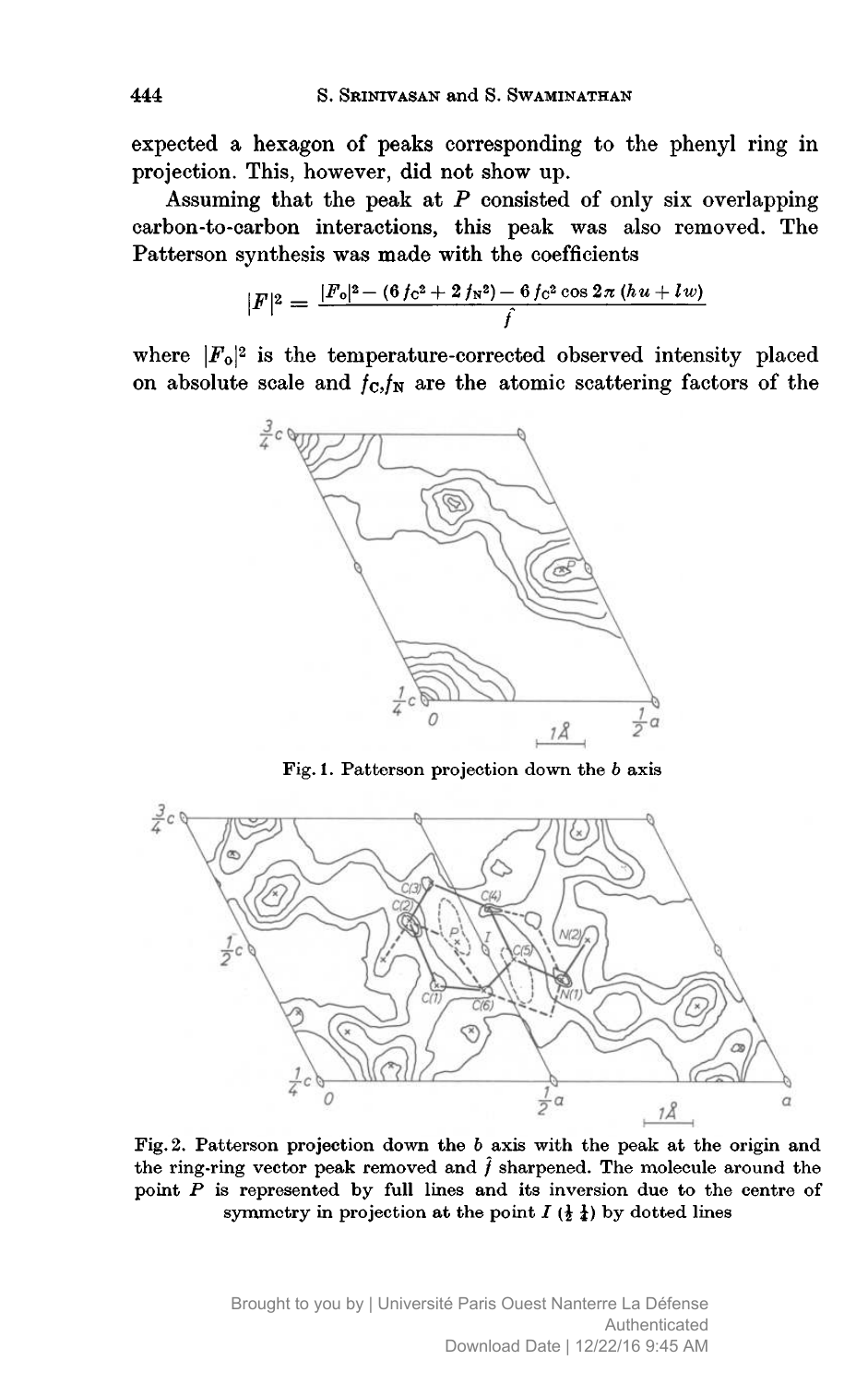carbon and nitrogen atoms respectively. The temperature factor was assumed to be that obtained from Wilson's plot, 4.78 â2. The atomic scattering factors were taken from the paper of HANSON et al. (1964). This map (Fig. 2) revealed the expected disposition of peaks around  $P$ , and it corresponded very well with the intramolecular peaks near the origin. The identification of the molecule in projection was easy.

A (010) electron-density projection was made with dependable signs obtained from the above identification and the projection was



Fig. 3. Electron-density projection  $\rho(xz)$ . The contours are at arbitrary intervals

thereafter refined by iterated difference syntheses till the  $R$  factor fell to 0.22. The final electron-density projection on the  $a, c$  plane is shown in Fig. 3.

# 2. The y coordinates

Lacking data in another projection, the  $y$  coordinates were found purely from packing considerations. The bond distances are all well known. It was assumed (i) that the van der Waals contact distance between carbon atoms was  $3.5 \text{ Å}$  and (ii) that there was hydrogen bonding between the nitrogen atoms. The hydrogen bond distances were assumed to be 2.9 A.

From these considerations the third coordinates of the atoms were approximately fixed. When the structure-factor calculations were made for the reflections the agreement was sufficiently good for reflections with even I indices but not for reflections with odd I indices. The origin may have been chosen at <sup>a</sup> spurious centre of symmetry in the (010) projection. When the <sup>z</sup> coordinates were all increased by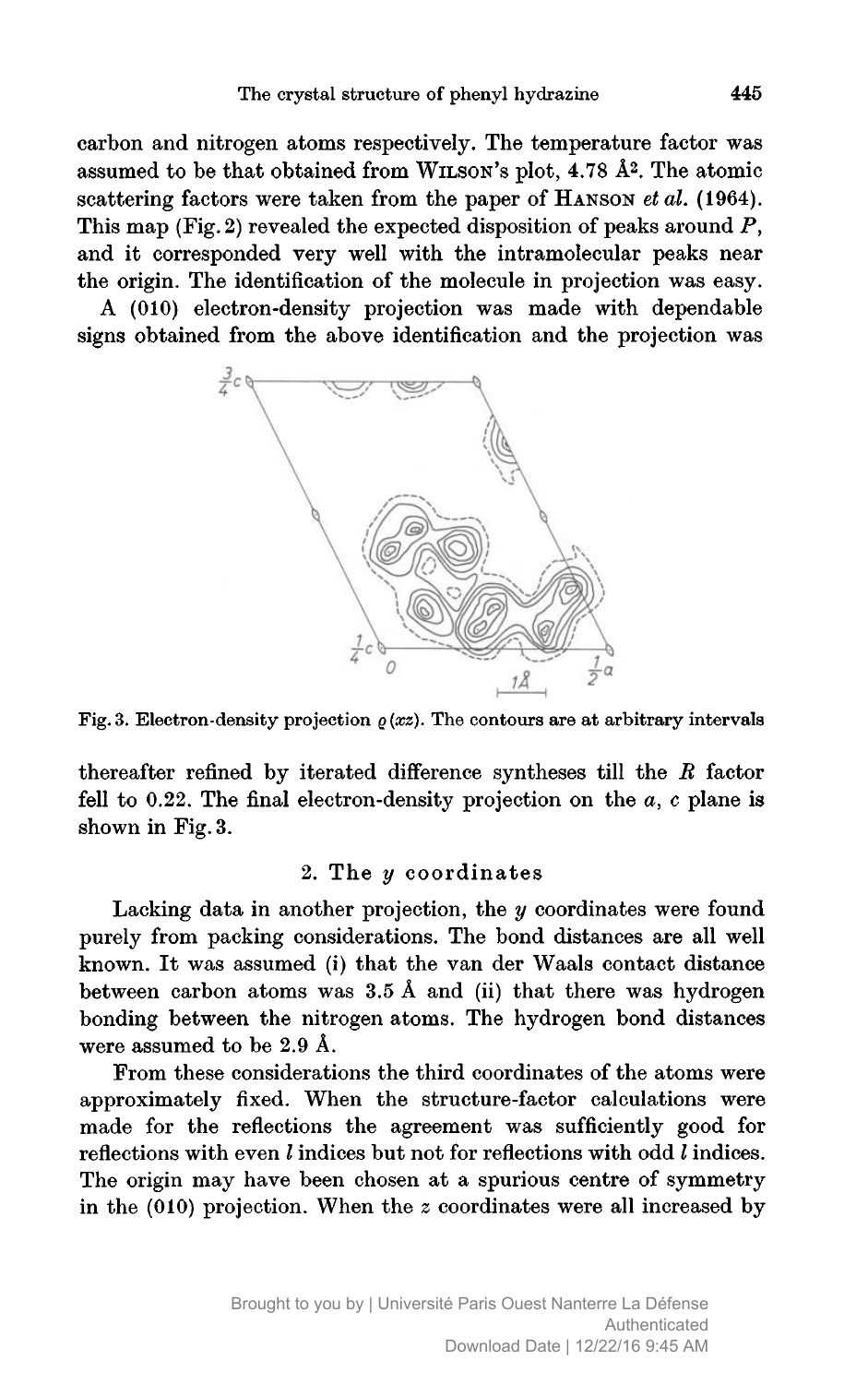$0.25 c$ , the agreement became good for both sets of reflections. By trial and error, the coordinates were adjusted till the  $R$  factor for the  $h1l$  reflections was about 0.25.

### 3. Refinement

Having got the approximate  $y$  coordinates, the structure was taken up for refinement using the hkl reflections. The intramolecular bond distances were calculated and the minimum necessary changes were made in accordance with the known stereochemistry of the molecule. Refinement was done till the overall R factor came down to 0.24 for all observed hkl reflections. The same temperature factor  $B = 4.78$  Å<sup>2</sup> was used throughout.

The coordinates and the temperature factors were then refined using the three-dimensional data by four cycles of least squares on the CDC <sup>3600</sup> computer at the Tata Institute of Fundamental Research, Bombay. The final  $R$  factor is 0.16 including the unobserved reflections.

|      | x     | y     | $\boldsymbol{z}$ | в                  |
|------|-------|-------|------------------|--------------------|
| C(1) | 0.136 | 0.795 | 0.321            | $3.72 \text{ Å}^2$ |
| C(2) | 0.122 | 0.719 | 0.428            | 4.47               |
| C(3) | 0.192 | 0.517 | 0.484            | 3.35               |
| C(4) | 0.284 | 0.374 | 0.443            | 2.93               |
| C(5) | 0.299 | 0.451 | 0.335            | 2.84               |
| C(6) | 0.227 | 0.657 | 0.278            | 2.90               |
| N(1) | 0.376 | 0.314 | 0.285            | 3.21               |
| N(2) | 0.481 | 0.127 | 0.355            | 3.34               |
|      |       |       |                  |                    |

Table 1. Fractional atomic coordinates and isotropic temperature factors

The atomic coordinates and the individual isotropic temperature factors are given in Table 1. Table <sup>2</sup> gives the observed and calculated structure factors. The use of anisotropic thermal parameters brought the  $R$  factor to 0.15, but it was found that the anisotropy in thermal movements of the atoms are insignificant.

### **Discussion**

The interatomic distances and the bond angles with their standard deviations calculated by the methods of CRUICKSHANK (1949) and DARLOW (1960) are given in Table 3 and shown in Fig. 4. The average carbon-carbon distance in the ring is 1.43 A and the average bond angle in the ring is 120°.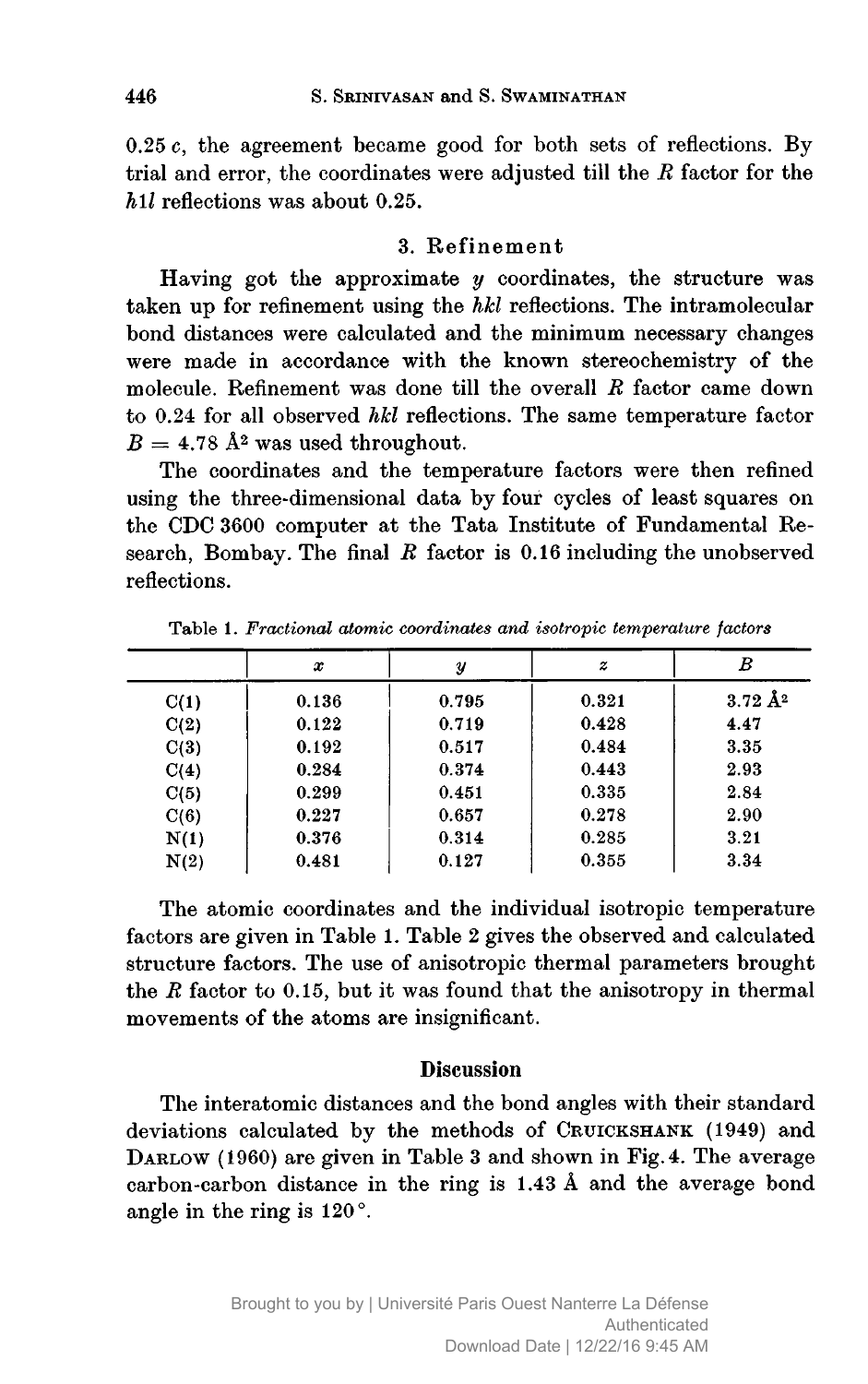Table 2. Observed and calculated structure factors for phenyl hydrazine

The calculations have been performed with the atomic coordinates given in Table <sup>1</sup> for the asymmetric unit containing one molecule

|                              |                      |                | $\mathbf{r}_\bullet$ | ۴.                                     |                                |                     | ı        | $\mathbf{r}_\mathrm{o}$                          | ۴.                  |                              |                         | ı                            | ۴.                      | ۴.                                         | р<br>k                                   | ı                       | ۴.                                     | r <sub>c</sub>                                                 |
|------------------------------|----------------------|----------------|----------------------|----------------------------------------|--------------------------------|---------------------|----------|--------------------------------------------------|---------------------|------------------------------|-------------------------|------------------------------|-------------------------|--------------------------------------------|------------------------------------------|-------------------------|----------------------------------------|----------------------------------------------------------------|
|                              | $\mathbf 0$          |                | 4.3<br>10.3          | 3.4<br>$-10.4$                         | ò                              | 91<br>$\mathbf 1$   | 2<br>3   | 0.8<br>3.4                                       | 0.9<br>2.7          | 9<br>$\overline{\mathbf{2}}$ |                         | $\frac{1}{1} - \frac{9}{10}$ | 1.9<br>1.0              | 1.6<br>0.9                                 | $22 - 9$                                 |                         | 0.9<br>3.8                             | 1.1<br>2.9                                                     |
|                              |                      |                | 5.7                  | $-5.8$                                 |                                |                     |          | ò. 9                                             | 1.2                 | 3                            |                         |                              | 0.6                     | 0.2                                        |                                          |                         | 1.1                                    | 1.1                                                            |
|                              |                      |                | ≺<br>0.5<br>2.4      | 0.1                                    |                                |                     |          | 2.9<br>5.5                                       | 2.9<br>5.2          |                              |                         |                              | 2.7<br>1.5              | 2.5<br>1.3                                 | a                                        |                         | 0.8<br>1.0                             | 0.7<br>1.1                                                     |
|                              |                      |                | 0.8                  | $-2.6$<br>1.5                          |                                |                     |          | 1.5                                              | i.6                 |                              |                         |                              | 2.5                     | 2.0                                        |                                          | $2 - 10$                | 1.8                                    | 0.2                                                            |
|                              |                      |                | 0.6                  | 0.3                                    | 8                              |                     |          | 0.7                                              | 0.8<br>0.9          | 8<br>$\mathbf{1}$            | $\mathbf 2$             | $\mathbf{0}$                 | 1.5                     | $-1.3$<br>$-1.5$                           | 2                                        |                         | 1.5<br>1.4                             | 1.5<br>1.2                                                     |
| 8<br>$\bullet$               | $\mathbf{o}$         | $\overline{2}$ | 1.6<br>4.8           | 1.6<br>5.1                             | 0                              | $\pmb{\mathbf{1}}$  |          | 1.3<br>1.6                                       | 2.1                 |                              |                         |                              | 1.1<br>2.4              | $-2.6$                                     |                                          |                         | 0.8                                    | 1.1                                                            |
| $\mathbf{1}$                 |                      |                | 18.9                 | 19.5                                   |                                |                     |          | $\begin{array}{c} 1.9 \\ 2.5 \\ 0.8 \end{array}$ | 2.0<br>2.2          | ٦                            |                         |                              | 1.2<br>4.1              | 1.4<br>4.4                                 | 2<br>$\overline{\phantom{a}}$            | 0                       | 0.7<br>1.5                             |                                                                |
|                              |                      |                | 0.9<br>1.4           | - 1.1<br>1.5                           | 3                              |                     |          |                                                  | 0.7                 | 1                            | $\boldsymbol{2}$        | $\mathbf{1}$                 | 2.2                     | 1.8                                        |                                          |                         | 1.0                                    | 1.6                                                            |
|                              |                      |                | 1.1                  | - 1.1                                  |                                |                     |          | 1.8                                              | 1.3                 |                              |                         |                              | 5.1                     | 6.4                                        | 6<br>ß                                   |                         | ، 3                                    | 3.5<br>0.6                                                     |
| 6                            |                      |                | 2.7<br>1.0           | $-2.5$<br>1.3                          | a                              |                     |          | 1,2                                              | 1.2<br>$-0.8$       | 7                            |                         |                              | 5.2<br>1.4              | 6.2<br>1.9                                 | $\overline{\phantom{a}}$<br>$\mathbf{1}$ | $\mathbf{1}$            | 0.7<br>2.3                             | 2,2                                                            |
| 8                            |                      |                | 1.0                  | 1.2                                    |                                | 0 <sub>1</sub>      | 5        | $\frac{0.6}{3.5}$<br>0.9                         | 3.6                 | 8                            |                         |                              | 1.0                     | 1.4                                        | 2                                        |                         | 2.2                                    | 2.2                                                            |
| 9<br>0                       | $\pmb{\mathfrak{0}}$ |                | 0.6<br>2.5           | 0.2<br>1.6                             | $\boldsymbol{2}$               |                     |          | 1.0                                              | 1.2<br>0. Q         | 0<br>$\mathbf{r}$            | $\mathbf 2$             | $\overline{2}$               | 5.2<br>1.3              | 4.6                                        | 3<br>٠                                   |                         | 1.9<br>1.2                             | 1.7<br>0.9                                                     |
| 2                            |                      |                | 1.7                  | 1.8                                    | ٠                              |                     |          | 0.7                                              | 0.8                 | 2                            |                         |                              | 5.4                     | $-1.4$<br>$-4.2$                           | 6                                        |                         | 0,8                                    | 1.1                                                            |
|                              |                      |                | 0.7<br>3.6           | $-0.2$<br>3.8                          | 5                              | 0 <sub>1</sub>      | 6        | 1.4<br>0.8                                       | Ō.                  | 3<br>5                       |                         |                              | 4.0<br>3.8              | $\blacksquare$<br>$\frac{3.9}{3.5}$<br>0.4 | 7<br>3<br>$\mathbf{I}$                   | $\overline{\mathbf{2}}$ | 0.6<br>0.8                             | 0.8<br>$\boldsymbol{1}$ . $\boldsymbol{0}$                     |
|                              |                      |                | 1.2                  |                                        | $\mathbf{1}$                   |                     |          | 1.7                                              |                     | 6                            |                         |                              | 0,6                     |                                            | 2                                        |                         | 0.7                                    | 0.4                                                            |
| 7<br>ó                       | $\pmb{\mathsf{o}}$   |                | 1.6<br>1.9           | 1.0<br>2.2                             |                                |                     |          | 2.4<br><<br>0.6                                  | 2.4<br>0.1          | 1<br>2                       | $\overline{\mathbf{2}}$ | 3                            | $2.9$<br>3.7            | 2.2<br>3.3                                 | 3<br>5                                   |                         | 1.1<br>2.7                             | 1.0<br>2,4                                                     |
| $\mathbf{1}$                 |                      |                | 4.1                  | 4.1                                    | Ó                              | $\mathbf{1}$        | 7        | 1.7                                              |                     |                              |                         |                              | 1,4                     | 1.7                                        | 7                                        |                         | 0.8                                    | $\frac{1}{0.8}$                                                |
|                              |                      |                | 1.8<br>2.3           |                                        |                                |                     |          | 2.7<br>1.0                                       | 2.6                 |                              |                         |                              | 3.2<br>2.3              | 2.9<br>2.0                                 | 0<br>3<br>1                              | 3                       | 0.5<br>1.8                             | 1.8                                                            |
| Ġ                            |                      |                | 1.4                  | 1.8                                    | 3                              |                     |          | 0.7                                              | 0.7                 |                              | $\bf{2}$                | ł,                           | 3.4                     | 2.4                                        | $\overline{2}$                           |                         | 2.4                                    | $2.5$<br>1.8                                                   |
| 0 <sub>0</sub>               |                      | 8              | 1.9<br>1.0           | 1.7<br>0.6<br>$\overline{\phantom{0}}$ | ō<br>$\overline{2}$            | $\pmb{1}$           | 8        | 1.3<br>1.9                                       | 0.8<br>1.6          |                              |                         |                              | 2.1<br>2.0              | $\frac{1.5}{1.5}$<br>z.                    | 4                                        |                         | 1.5<br>2.6                             | 2.6                                                            |
| 1                            |                      |                | 1.4                  | 1.3                                    | $\overline{\mathbf{3}}$        |                     |          | 2.2                                              | 1.7                 | 6                            |                         |                              | 1.1                     | 1.5                                        | 5<br>6                                   |                         | 2, 2                                   | 1.2                                                            |
| з                            |                      |                | 1.2                  | $-1.2$                                 |                                |                     |          | 1.8                                              | 1.6                 | 0                            | $\pmb{2}$               | 5                            | 1.5                     | 1.3                                        | 7                                        | 4                       | 1.8                                    | 1.3                                                            |
| 5                            |                      |                | 1.1<br>1.2           | 1.0<br>1.1                             | $\mathbf{1}$<br>$\overline{2}$ | $\mathbf 1$         | 9        | 0.6<br>1.0                                       | 0.5<br>0.9          | 1                            |                         |                              | 3.2<br>$\overline{2.7}$ | 3.0<br>2.3                                 | 3<br>1                                   |                         | 2.7<br>0.7                             | 1.9<br>0.7                                                     |
| ò                            | $\pmb{\mathfrak{o}}$ | 10             | 0.8                  | 0.7                                    | ٦                              |                     |          | 1.5                                              |                     | ٦                            |                         |                              | 1.3                     | 1.5                                        | š                                        |                         | 1.0                                    | 0.8                                                            |
| $\mathbf{1}$                 |                      |                | 0.8<br>0.7           | 0.7<br>0.4                             | 1                              | 0110                |          | 0.8<br>0.9                                       | 0.5<br>0.5          | 02<br>1                      |                         | 6                            | 2.3<br>0.9              | 2.4<br>1.1                                 | 7<br>3<br>$\mathbf{1}$                   | 5                       | 1.0<br>1.2                             | 0.2<br>1.0                                                     |
|                              |                      |                | 0.7                  | $-0.1$                                 | $\mathbf{2}$                   |                     |          | 0.8                                              | 0.8                 | 02                           |                         | 7                            | $\frac{1}{2.6}$         | 1.6                                        | 3                                        |                         | 0.8                                    | 0.8                                                            |
|                              |                      | $0 - 2$        | 1.6<br>11.2          | 0.5<br>$-11.1$                         | ۷<br>1                         |                     | $1 - 1$  | 0.8<br>5.7                                       | 0.1<br>5.4          | ۰<br>٦                       |                         |                              | 0.6                     | 2.2<br>0.9                                 | Ġ<br>0<br>3                              | 6                       | 0.9<br>0.5                             | 1.2<br>0.2                                                     |
|                              |                      |                | 2.2                  |                                        | 2                              |                     |          | 6.5                                              | 6.0                 | 02                           |                         | 8                            | 1.5                     | 1.2                                        | 5                                        |                         | 1.2                                    | 0.4                                                            |
|                              |                      |                | 4.4<br>0.5           | 1.0                                    |                                |                     |          | 4.5<br>1.2                                       | 5.4<br>2.0          | 1                            |                         |                              | 2.6                     | 2.3<br>1.1                                 | ō<br>$\overline{\mathbf{3}}$<br>1        | $\overline{\mathbf{z}}$ | <                                      | 3.8<br>ó.2                                                     |
|                              |                      |                | 0,8                  | 1.0                                    |                                |                     |          | 0.5                                              | 0.8                 | 02                           |                         | ٥                            | $\frac{1}{0.5}$         | $-1.0$                                     | 2                                        |                         | $4.2$<br>0.5<br>0.5<br>1.3<br>1.7<br>< | 0.3                                                            |
|                              |                      |                | 4.6<br>1.2           | $\overline{2}$                         |                                |                     |          | 0.5                                              | 0.9<br>1.5          | 1<br>n                       | $\bf 2$                 | 10                           | 2.1<br>1.6              | 1.8<br>0.3                                 | ō<br>$\overline{\mathbf{3}}$<br>2        | 8                       |                                        | 1.2<br>0.2                                                     |
|                              |                      |                | 2.1                  | 1.6                                    | 8                              |                     |          | 1.3<br>1.6                                       |                     | 5                            |                         |                              | <<br>0.5                | $\bullet$                                  | $\bullet$<br>3                           | 9                       | $\frac{1}{1.3}$                        | 1.0                                                            |
|                              |                      |                | 0.9                  | 1.2                                    | $\mathbf{1}$                   |                     | $1 - 2$  | 9.2                                              | A                   | 2                            |                         | $2 - 1$                      | $\frac{1}{2}$           | 3.1                                        | $\mathbf{1}$<br>3<br>0                   | $\overline{10}$         | 1.8                                    | 0.9                                                            |
|                              |                      | $0 - 4$        | 6.0<br>11.0          | 5.5<br>$-10.8$                         | $\overline{2}$                 |                     |          | 6.0<br>3.2                                       | 6.1<br>2.3          | ٦                            |                         |                              | 4.9<br>3.8              | 4.8<br>3.1                                 | 1<br>3                                   | $-1$                    | 1.6                                    | $\frac{1 \cdot 1}{1 \cdot 7}$                                  |
|                              |                      |                | 4.3                  | 3.2                                    |                                |                     |          | 4.3                                              |                     |                              |                         |                              | 1.9                     | 1.7                                        | $\overline{2}$                           |                         | 1.3                                    | 1,2                                                            |
|                              |                      |                | 4.4<br>6.2           | 6.7                                    | s.                             |                     |          | 1.2<br>0.9                                       | 0.4                 |                              |                         |                              | 1.1<br>0.7              | 1.4<br>1.4                                 | 3                                        |                         | 2.9<br>0.5                             | 3.1<br>0.3                                                     |
|                              |                      |                | 1.6                  | 2.2                                    | 9                              |                     |          | 1.4                                              | 1.8                 |                              |                         | $2 - 2$                      | 1.5                     | 1.1                                        | 6                                        |                         | 3.8                                    | 4.1                                                            |
|                              |                      |                | 1.1<br>1.4           | 1.2<br>1.7                             | 3                              | $21 - 3$            |          | 0.5<br>6.0                                       |                     | 3                            |                         |                              | 1.1<br>1.0              | 1.2<br>1.6                                 | 2                                        | $3 - 2$                 | 2.1<br>0.9                             | 2.3<br>1.0                                                     |
| 1                            |                      | $0 - 6$        | 9.0                  | 7.6                                    | ۸                              |                     |          | 1.0                                              | 0.4                 |                              |                         |                              | 1.8                     | 2.4                                        |                                          |                         | 0.9                                    | 1.0                                                            |
|                              |                      |                | 1.0<br>1.4           | 1.1<br>1.7                             | 5                              | ó                   |          | 1.2<br>3.0                                       | 1.2<br>5.6          |                              |                         |                              | 1.3                     | 2.0<br>3.0                                 | 5                                        |                         | 1.2<br>2.5                             | 1.2<br>3.0                                                     |
|                              |                      |                | 0.5                  | 0.4                                    |                                |                     |          | 1.0                                              |                     |                              |                         |                              | $\frac{2.2}{0.7}$       | 1.0                                        | 6                                        |                         | 0.7                                    | 1.0                                                            |
|                              |                      |                | 0.5<br>1.<br>9       | 1.2<br>2.9                             | а<br>٠                         |                     |          | 1.0<br>0.6                                       | 1.2<br>o. s         |                              |                         | $2 - 3$                      | $0.5$<br>6.3<br>ć       | 0.2<br>5.3                                 | 3<br>5                                   | $3 - 3$                 | 0.8<br>5.6                             | 0.5<br>4.1                                                     |
|                              |                      |                | 2.1                  | $-2.5$                                 | 1                              |                     | $1 - 4$  | 2.6                                              | 2.7                 |                              |                         |                              | $2.4$<br>$2.9$          | õ.9                                        | Ğ                                        |                         | 2.8                                    | 3.5                                                            |
|                              | $\mathbf{o}$         | $-8$           | 1.<br>$\mathbf{1}$   | 1.2<br>1.1                             |                                | $\overline{2}$<br>3 |          | 5.5<br>2.2                                       | 2.1                 | 5<br>6                       |                         |                              | 1.6                     | 3.2<br>2.1                                 | 7<br>8                                   |                         | 1.8<br>0.5                             | 1.9<br>o. 9                                                    |
|                              |                      |                | 1.4                  | 0.5                                    |                                |                     |          | 4.3                                              | 4.8                 | 7                            |                         |                              | 1.0                     | 1.4                                        | 1                                        | $3 - 4$                 | $1.\overline{8}$                       | 1.4                                                            |
|                              |                      |                | 1.5<br>1.7           | 1.7<br>$^{2.0}$                        |                                | 5<br>$11 - 5$       |          | $\frac{3.5}{3.5}$                                | 3.4                 | a<br>1                       |                         | $2 - 4$                      | $\frac{1.5}{2.0}$       | 2.0<br>1.2                                 | 2<br>3                                   |                         | $0.5$<br>0.5                           | 0.3<br>5                                                       |
|                              |                      |                | 3.9                  |                                        |                                | $\overline{2}$      |          | 2.8                                              | 3.6                 | $\overline{\mathbf{2}}$      |                         |                              | $\overline{0.8}$        | 0.1<br>4.0                                 | s                                        |                         | 0.9<br>5.1                             | 0.9<br>5.0                                                     |
|                              |                      |                | 6.7<br>1.9           | 6.<br>2.1                              |                                | ۹                   |          | 1.1<br>4.0                                       | 0.8<br>3.9          | ٦                            |                         |                              | 5.8<br>2.5              |                                            | 1<br>2                                   | $3 - 5$                 | 1.5                                    | $\frac{1}{1.5}$                                                |
|                              |                      |                | 1.4                  |                                        |                                |                     |          | 1.0                                              |                     |                              |                         |                              | 1.1                     | $2.5$<br>1.6                               | ٦                                        |                         | 1.8                                    |                                                                |
| 1<br>5                       |                      | $0 - 10$       | 0.9<br>2.5           | 0.8<br>1.9                             |                                | ų                   |          | 1.1<br>1.2                                       |                     | 6<br>1                       |                         | $2 - 5$                      | 1.1<br>3.2              | 1.6<br>3.1                                 | 6<br>7                                   |                         | 1.0<br>1.5                             | 0.7<br>1.2                                                     |
| Ġ.                           |                      |                | 5.1                  |                                        |                                | $11 - 6$            |          | 1.9                                              | 1.5                 | $\overline{2}$               |                         |                              | 1.9                     | 1.3                                        | 8                                        |                         | 0.9                                    | $1.1$<br>0.7<br>$1.5$<br>1.8                                   |
| 8<br>1                       | $\mathbf{I}$         |                | 1.2<br>2.5           | 2,0<br>2.0                             |                                | $\overline{2}$      |          | 0.5<br>5.7                                       | 0.3                 | 3                            |                         |                              | 5.3<br>2.7              | 3.1<br>- 2.6                               | 9<br>$\mathbf{1}$                        | $3 - 6$                 | 0.7<br>1.4                             |                                                                |
|                              |                      |                | 14.1                 | 15.4                                   |                                |                     |          | 2.3                                              |                     |                              |                         |                              | 3.6                     | 3.8                                        | $\overline{2}$                           |                         | 1.6                                    |                                                                |
|                              |                      |                | 2.5                  |                                        |                                |                     |          | 2.<br>$\overline{2}$<br>1.6                      | 2.3<br>1.1          | 8                            |                         |                              | 0.7<br>0.7              | 0.6<br>1.2                                 | 5<br>7                                   |                         | 0.6<br>1.6                             | 0.8<br>2.1                                                     |
| 5<br>6                       |                      |                | 1.2<br>0.6           | $-1.5$<br>0.6                          |                                |                     |          | 1.3                                              |                     | 1                            |                         | $2 - 6$                      | 1.4                     | 1.3                                        | $\mathbf{1}$                             | $3 - 7$                 | 2, 2                                   | 2. 3                                                           |
| 7<br>10                      |                      |                | 1.0<br>2.0           | $-1.2$<br>2.1                          |                                | $31 - 7$            |          | 1.5<br>2.2                                       |                     |                              |                         |                              | 3.0<br>1.5              | 2.5<br>1.5                                 | $\overline{2}$<br>3                      |                         | 2.3<br>0.7                             | $2.2$<br>0.5<br>1.3<br>1.3<br>2.2                              |
| $\bullet$                    | $\mathbf{1}$         | 1              | 7.5                  | 8.5                                    |                                | 4                   |          | 1.6                                              |                     |                              |                         |                              | 0.7                     | 0.8                                        |                                          |                         | 1.2                                    |                                                                |
| 1                            |                      |                | 10.1                 | 9.6                                    |                                | 6                   |          | 1.1<br>2.7                                       |                     |                              |                         |                              | 0.9<br>0.8              | 0.3<br>1.                                  | 1                                        | $3 - 8$                 | $\frac{1.6}{2.7}$                      |                                                                |
| $\overline{\mathbf{c}}$<br>٠ |                      |                | 11.5<br>2.6          | $-10.7$<br>2.0                         |                                |                     |          | 1.3                                              | 6                   |                              |                         | $22 - 7$                     | 0.6                     | 0.5                                        | 2                                        |                         | 1.2                                    |                                                                |
|                              |                      |                | 1.9                  | 2.1                                    |                                | $21 - 8$            |          | 1.8                                              |                     | 3                            |                         |                              | 0.7                     | 0, 6                                       | ٦<br>6                                   |                         | 1.3<br>1.4                             | $\begin{array}{c} 2.2 \\ 0.8 \\ 0.7 \\ 1.5 \\ 0.6 \end{array}$ |
| 0                            | $\mathbf{1}$         |                | 10.3                 | 1.1                                    |                                |                     |          | 2.0<br>2.9                                       | $\mathbf{0}$<br>3.0 | 9                            |                         |                              | 1.0<br>0.6              | 1.1<br>n a                                 | R                                        |                         | 0.8                                    |                                                                |
|                              |                      |                |                      |                                        |                                |                     |          | 1.3                                              |                     |                              |                         | $2 - 8$                      | 1.0                     | 1.0<br>1.2                                 | $\mathbf{2}$<br>,                        | $3 - 9$<br>$3 - 10$     | 1.2<br>1.6                             | 0.3<br>1.0                                                     |
|                              |                      |                | 8.1                  | 7.0<br>5.5                             |                                |                     |          | 0.9<br>2.<br>$\ddot{\mathbf{0}}$                 | 2,1                 |                              |                         |                              | 1.1<br>0.9              | 1.4                                        | $\overline{2}$                           |                         | 1.8                                    | 1.2                                                            |
| 5                            |                      |                |                      | 2.0                                    |                                |                     | $31 - 9$ | 2<br>1.                                          | 1.2                 |                              |                         |                              | 0.6<br>0.6              | 0.6<br>0.8                                 | 5                                        |                         | 0.8<br>0,8                             | 0.1<br>1.0                                                     |
|                              |                      |                | 1.0<br>0.9           | 1.2<br>0.1                             |                                |                     |          | 3.2<br>2.6                                       | 3.0<br>2.4          |                              |                         | $12 - 9$                     | 0.5                     | 0.7                                        |                                          |                         |                                        |                                                                |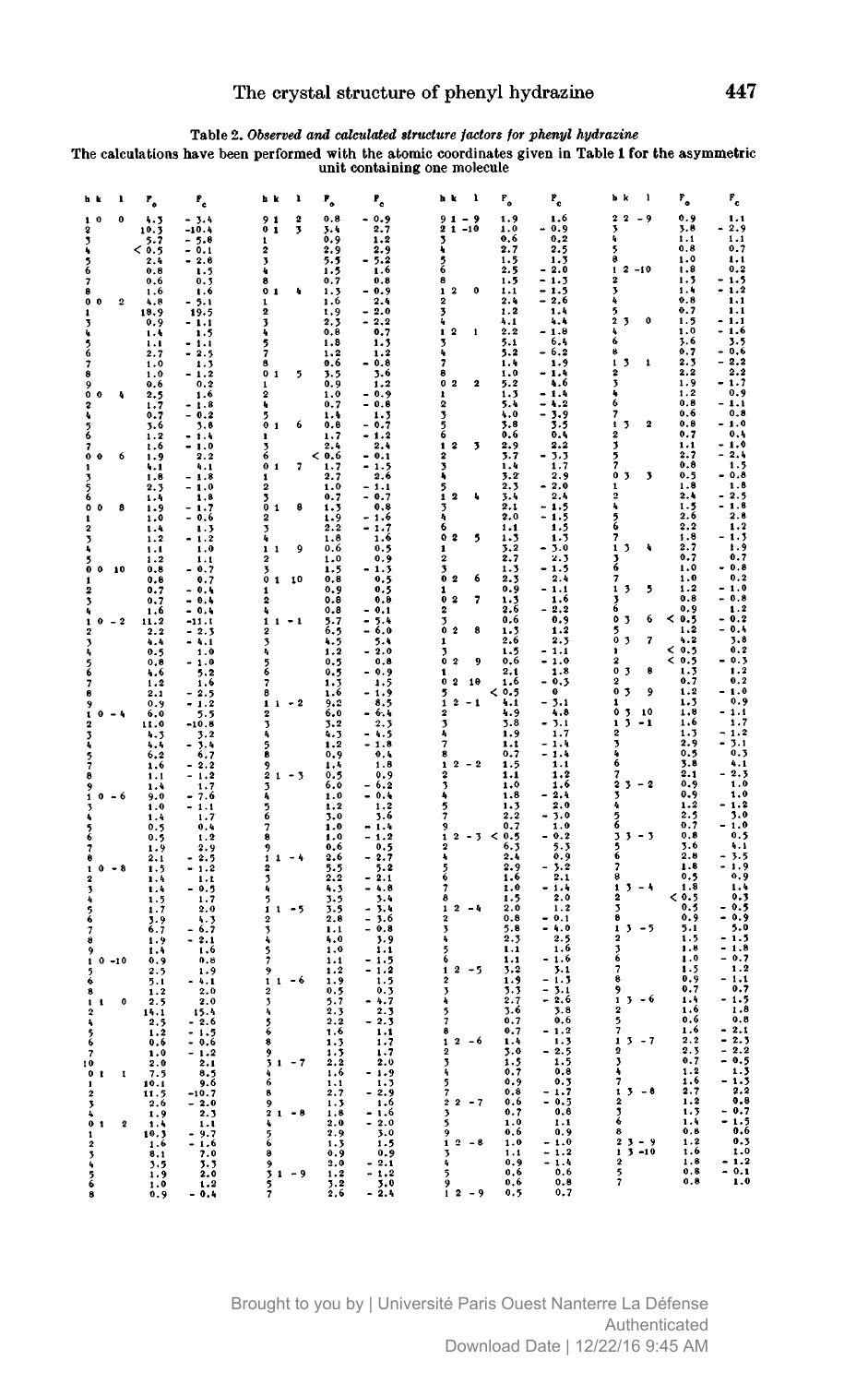|               | Lengths           | Angles               |                       |  |  |  |  |
|---------------|-------------------|----------------------|-----------------------|--|--|--|--|
| $C(1) - C(2)$ | $1.45 \pm 0.04$ Å | $C(1) - C(2) - C(3)$ | $120^\circ + 1^\circ$ |  |  |  |  |
| $C(2) - C(3)$ | $1.38 + 0.03$     | $C(2) - C(3) - C(4)$ | $121 + 2$             |  |  |  |  |
| $C(3) - C(4)$ | $1.45 + 0.04$     | $C(3) - C(4) - C(5)$ | $119 + 1$             |  |  |  |  |
| $C(4) - C(5)$ | $1.45 + 0.04$     | $C(4) - C(5) - C(6)$ | $118 + 2$             |  |  |  |  |
| $C(5) - C(6)$ | $1.40 + 0.03$     | $C(5) - C(6) - C(1)$ | $120 + 1$             |  |  |  |  |
|               |                   | $C(6) - C(1) - C(2)$ | $121 + 1$             |  |  |  |  |
| $C(6) - C(1)$ | $1.46 + 0.04$     | $C(4) - C(5) - N(1)$ | $121 + 1$             |  |  |  |  |
| $C(5) - N(1)$ | $1.42 + 0.03$     | $C(6) - C(5) - N(1)$ | $120 + 1$             |  |  |  |  |
| $N(1) - N(2)$ | $1.46 + 0.04$     | $C(5) - N(1) - N(2)$ | $121 + 2$             |  |  |  |  |

Table 3. Interatomic distances and angles

The shortest intermolecular contacts between different atoms up to 4.00 Å are listed in Table 4 and marked in Fig. 4. The NH $\cdots$ N (hydrogen bond) distance between two neighbouring molecules is 3.23 Å. It is in agreement with the  $NH \cdots N$  distance of 3.19 Å obtained by COLLIN and LIPSCOMB (1951) in the hydrazine crystal.

The mean equation of the plane of the phenyl ring and the nitrogen  $N(1)$  attached to it is:

# $1.247 x + y + 1.218 z - 8.195 = 0.$



Fig. 4. Projection of the structure onto (010) showing the intramolecular and intermolecular distances and bond angles

> Brought to you by | Université Paris Ouest Nanterre La Défense Authenticated Download Date | 12/22/16 9:45 AM